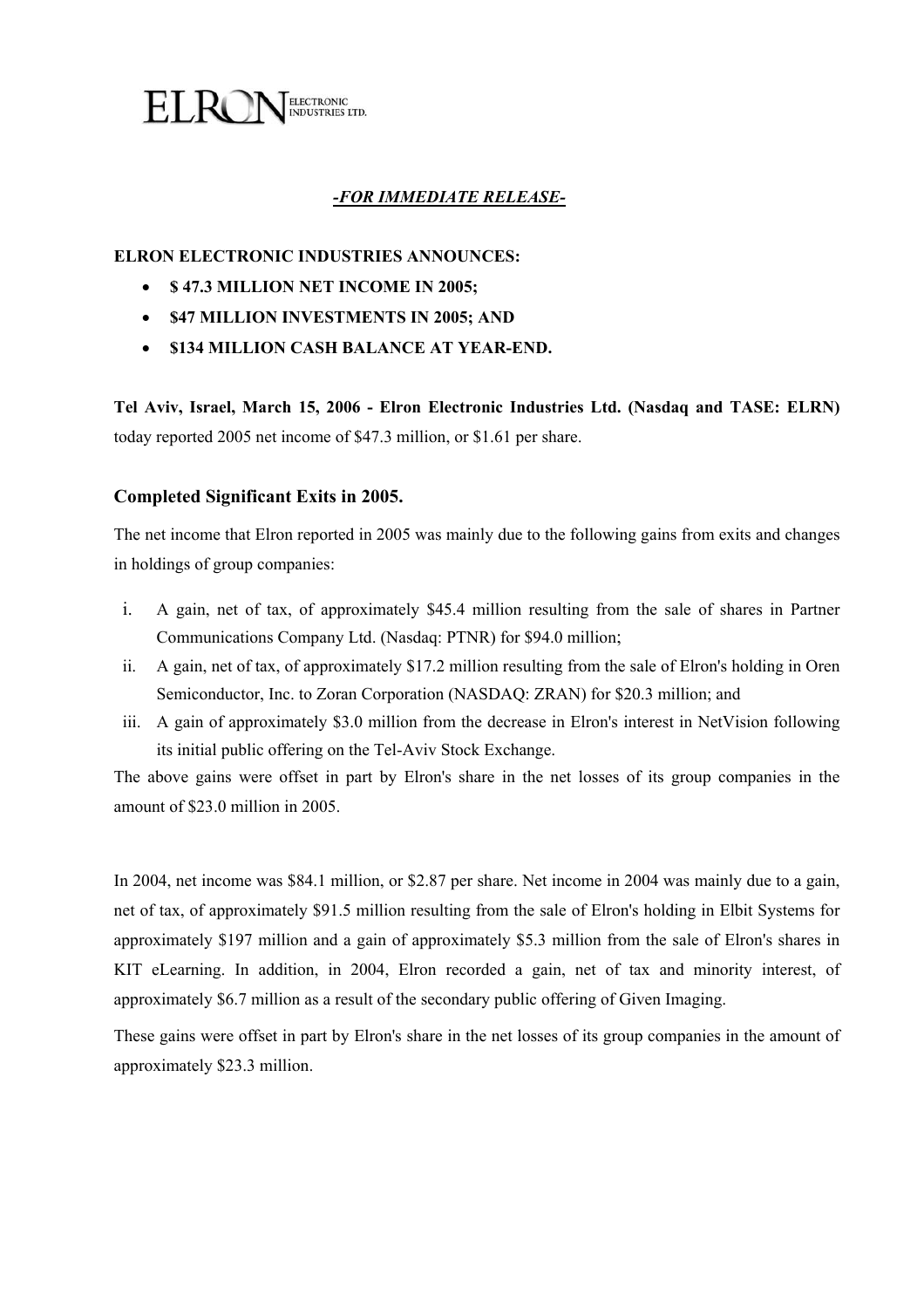

### **Invested \$47 million during 2005.**

During 2005, Elron invested, directly and indirectly through RDC, approximately \$46.6 million, of which \$29.4 million were invested in six new companies namely, *Teledata Networks Ltd*., which provides telecommunication access products, *NuLens Ltd.*, a developer of innovative intra-ocular lenses, **BrainsGate Ltd.**, a developer of innovative technologies for neuro–stimulation treatments of brain diseases, *Enure Networks Ltd.* (formerly Gaia Broadband Services Management Ltd.), which develops unique solutions in the field of broadband services management and home networks; *Safend Ltd*., which develops comprehensive desktops and laptops endpoint security solutions and *Medingo Ltd.*, which was established by RDC at the end of 2005, that develops a miniature disposable insulin dispenser.

### **Distributed \$89 million dividend in 2005. Cash balance at year-end was \$134 million.**

As of December 31, 2005, Elron's cash, debentures and deposits amounted to approximately \$133.8 million compared with \$175.7 million at December 31, 2004.

Shareholders' equity at December 31, 2005, was approximately \$302.1 million, which represented approximately 85% of Elron's total assets at December 31, 2005, compared to approximately \$389.1 million representing approximately 78% of Elron's total assets at December 31, 2004.

"In 2005, we completed a number of significant exits resulting in aggregate cash to Elron of approximately \$116 million. We shared the successful exits with our shareholders by distributing a cash dividend of \$3 per share, or approximately \$89 million, and invested \$47 million in our group companies including in six new companies", said Doron Birger, Elron president & CEO. "We enter 2006 with \$134 million of net cash resources and promising group companies with significant potential which we believe will create shareholder value in the future," concluded Doron Birger.

Investors may access Elron's fourth quarter 2005 financial report and a detailed management report on the company's web site: www.elron.com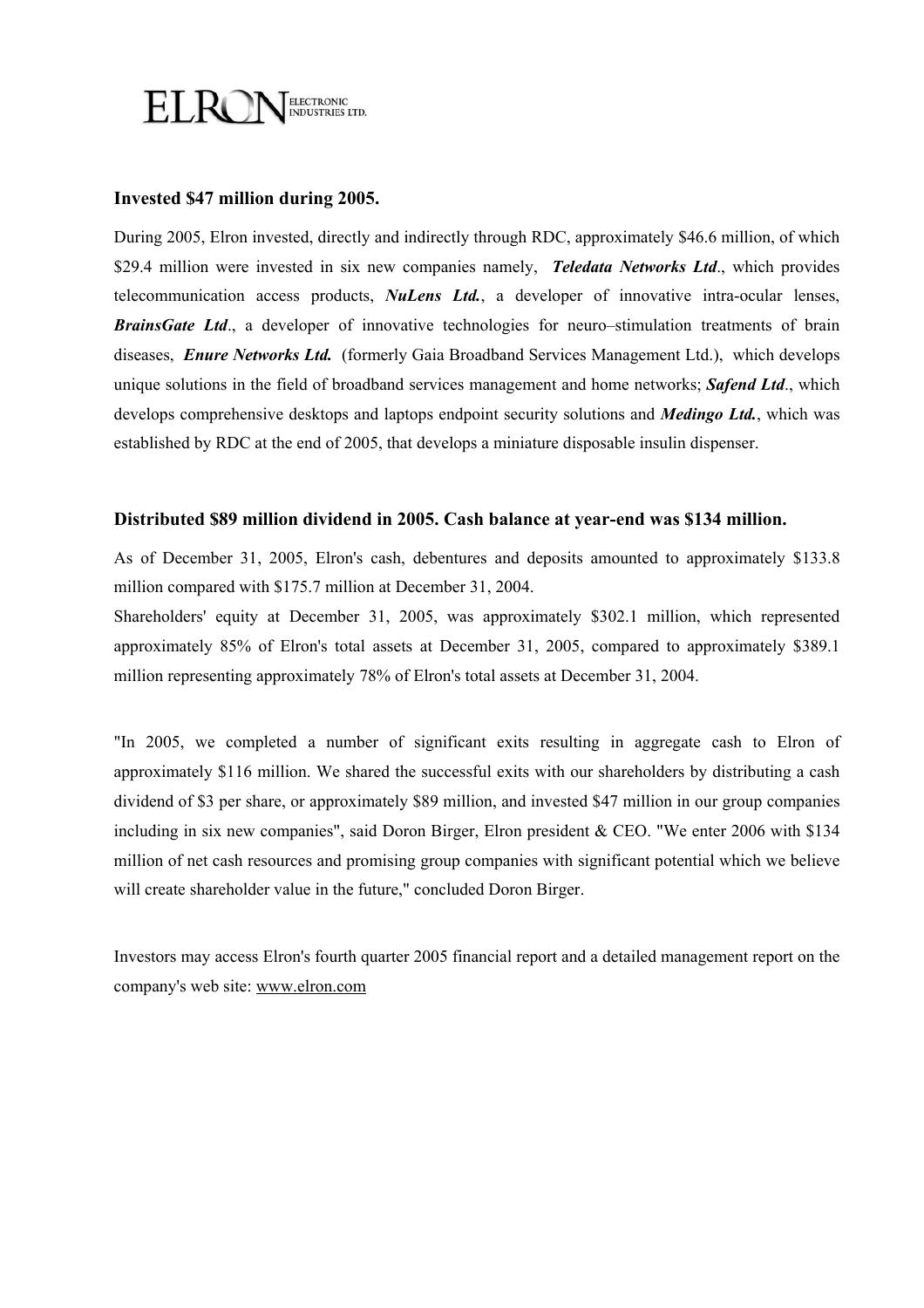

#### *Conference call details:*

**NOTE CORRECTED TIME: Today, Wednesday, March 15, 2006 10:30 a.m. (EST); 5:30 p.m. (Israel) In the US: 1-866 229 7198 In the UK: 0-800 917 9141 In Israel: 03-918 0600 International Participants: +972 3 918 0600** 

For your convenience, a replay of the call will be available starting two hours after the call ends until Friday, March 17. To access the replay please dial 1-866-276-1485 (US), 972-3-925-5942 (Israel) and 0-800-169-8104 (UK). A replay of the call will also be available for ninety days on the company website.

*Elron Electronic Industries Ltd. is a high technology holding company based in Israel. Through affiliates, Elron is engaged with a group of high technology operating companies in the fields of medical devices, information and communication technology, semiconductors and advanced materials.* **For further information, visit** *http://www.elron.com*

### **Contact:**

Rinat Remler Elron Electronic Industries Ltd. Tel. 972-3-6075555 rinat@elron.net

*Any statements in this press release that may be considered forward-looking statements are subject to risks and uncertainties that could cause actual results to differ materially. Actual results may differ from such forward-looking statements due to the risk factors discussed in periodic reports filed by the Company with the Securities and Exchange Commission, which the Company urges investors to consider.*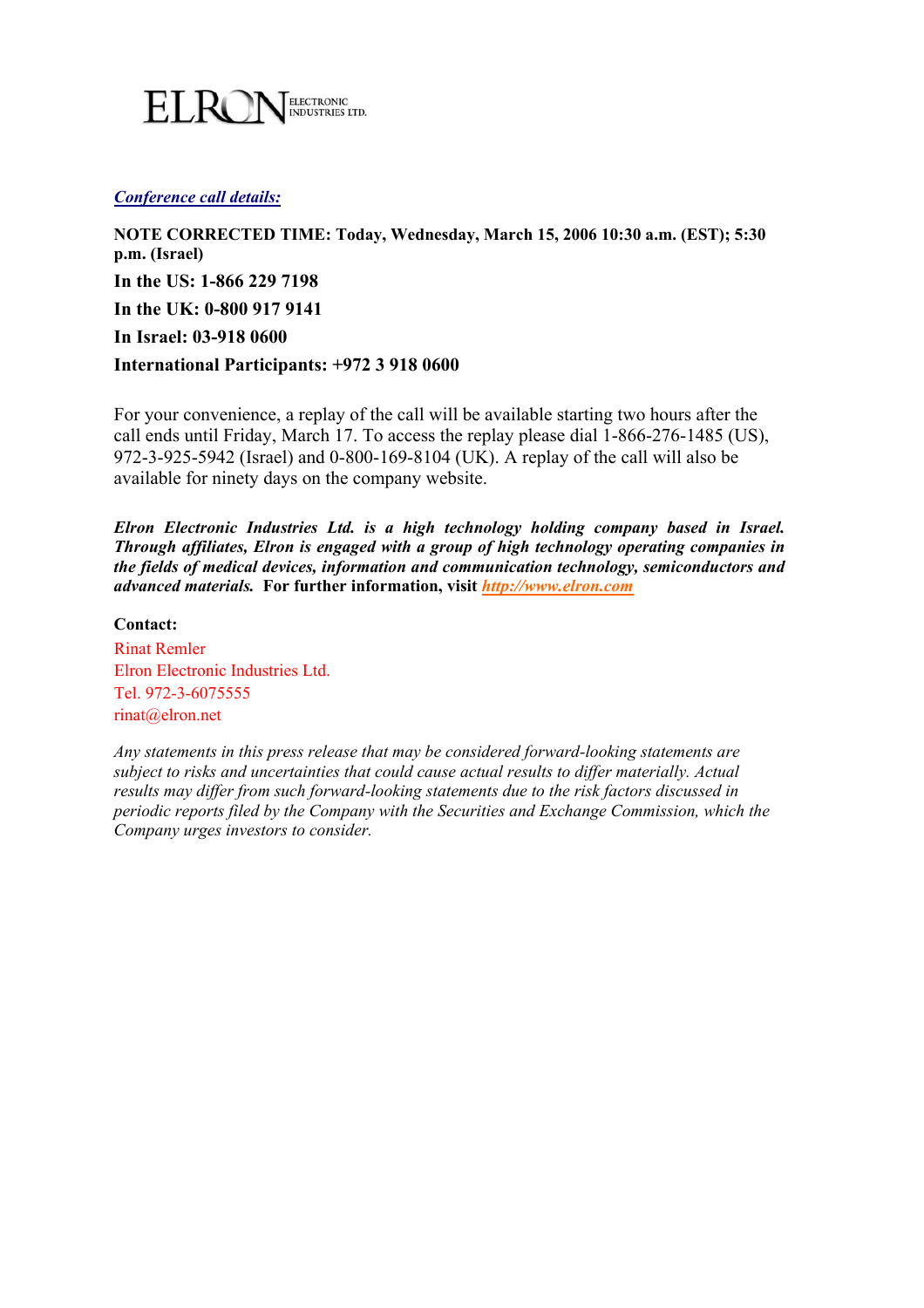

# **ELRON ELECTRONIC INDUSTRIES LTD. AND ITS SUBSIDIARIES**

### **CONDENSED CONSOLIDATED BALANCE SHEETS**

In thousands of U.S. Dollars

|                                                                                                                                                                                      | <b>Year ended</b><br>December 31. |                                     |      |                                      |  |
|--------------------------------------------------------------------------------------------------------------------------------------------------------------------------------------|-----------------------------------|-------------------------------------|------|--------------------------------------|--|
|                                                                                                                                                                                      |                                   | 2005                                |      | $2004*$                              |  |
|                                                                                                                                                                                      |                                   | <b>Audited</b>                      |      |                                      |  |
| <b>ASSETS</b><br>Total current assets                                                                                                                                                | \$                                | 155,201                             | $\$$ | 202,922                              |  |
| INVESTMENTS AND LONG-TERM RECEIVABLES<br>Investments in affiliated companies<br>Investments in other companies and long-term receivables<br>Deferred taxes<br>Severance pay deposits |                                   | 102,780<br>73,931<br>6,521<br>1,971 |      | 117,124<br>155,929<br>5,493<br>2,136 |  |
| Total investments and long-term receivables                                                                                                                                          |                                   | 185,203                             |      | 280,682                              |  |
| PROPERTY AND EQUIPMENT, NET                                                                                                                                                          |                                   | 7,809                               |      | 8,057                                |  |
| <b>INTANGIBLE ASSETS</b>                                                                                                                                                             |                                   | 5,560                               |      | 9,495                                |  |
| Total assets                                                                                                                                                                         | \$                                | 353,773                             | \$   | 501,156                              |  |
| LIABILITIES AND SHAREHOLDERS' EQUITY<br>Total current liabilities                                                                                                                    | \$                                | 19,044                              | \$   | 40,670                               |  |
| <b>LONG-TERM LIABILITIES</b><br>Long-term loans from banks and others<br>Accrued severance pay and retirement obligations<br>Deferred taxes                                          |                                   | 1,477<br>2,635<br>9,494             |      | 4,072<br>3,006<br>41,233             |  |
| Total long-term liabilities                                                                                                                                                          |                                   | 13,606                              |      | 48,311                               |  |
| MINORITY INTEREST                                                                                                                                                                    |                                   | 19,007                              |      | 23,095                               |  |
| Total Shareholders' equity                                                                                                                                                           |                                   | 302,116                             |      | 389,080                              |  |
| Total liabilities and shareholders' equity                                                                                                                                           | S                                 | 353,773                             | S    | 501,156                              |  |

\* Reclassified due to discontinued operations